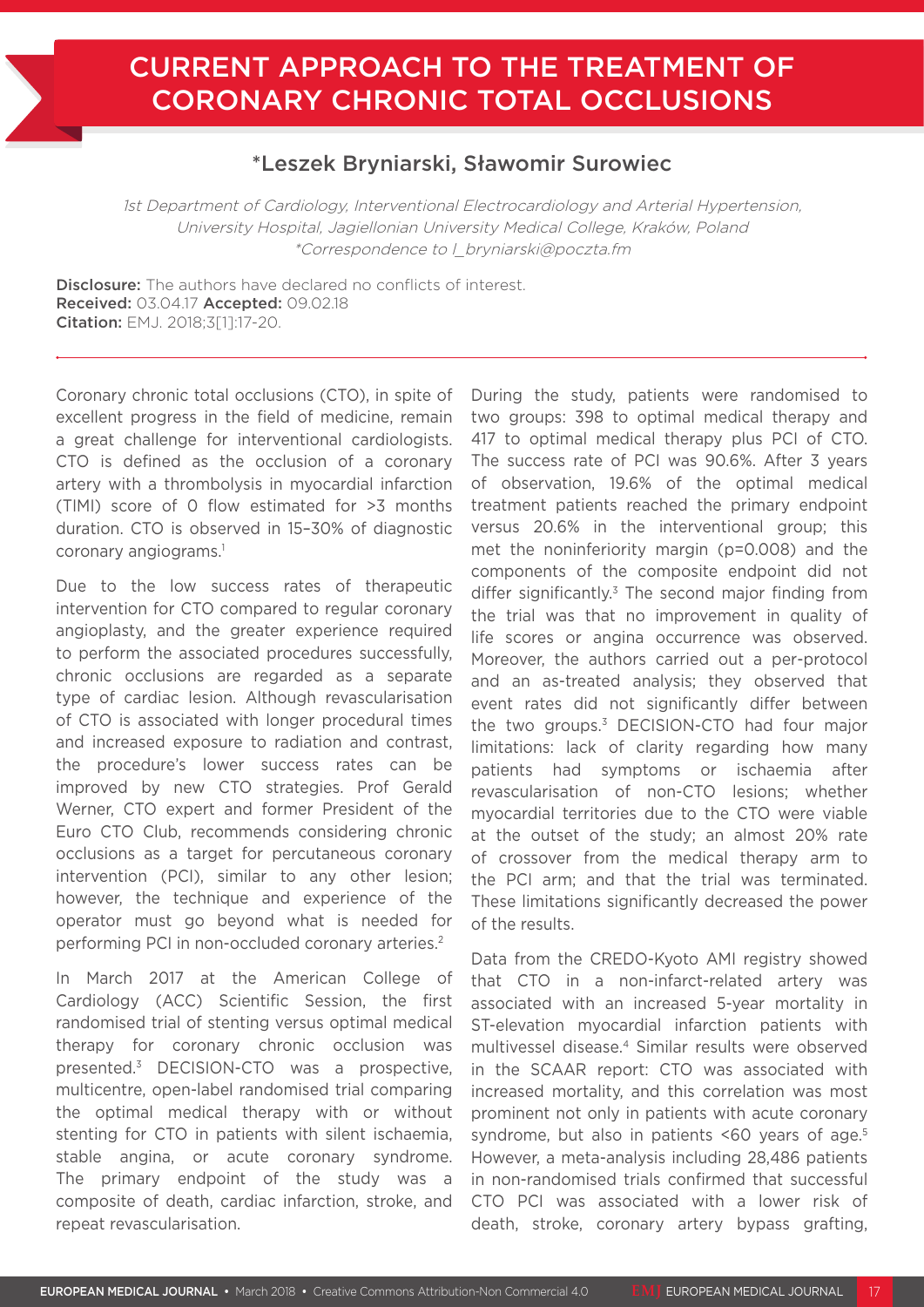and less recurrent angina pectoris, when compared with failed procedures.<sup>6</sup> Procedural success in the studies included in the meta-analysis was 71% (range: 51–87%). The increasing success rate of revascularisation observed in recent years is noteworthy, with many devices and techniques having been introduced to improve the effectiveness of PCI of CTO.7

Many of the current imaging methods have been developed to overcome the barriers to successful PCI of CTO. Coronary computed tomography angiography is used to predict the success rate of recanalisation and allows better visualisation of the anatomy of arteries, which is not always seen in coronary angiography. Many important predictors of procedure failure have been identified, including severe calcification, bending, blunt stump, the presence of many occlusions, and occlusion length. Coronary computed tomography angiography cannot be recommended for all CTO patients, but this imaging technique should be considered for patients with challenging or ambiguous lesions.

The most basic technique for starting the CTO procedure is via the antegrade approach. In some cases, the use of modern hydrophilic guidewires enables microchannels to be found in the occlusion, allowing access to the true lumen in the distal artery; however, this situation does not occur very often. Typically, other techniques must be used to reopen the artery and, in such cases, occlusion crossing can be achieved by entering the subintimal space, allowing re-entry into the true lumen. Dissection can be completed using a knuckle wire, made by forming a loop in a polymer-covered guidewire (usually of the Fielder variety [ASAHI Intecc Co., Ltd., Aichi, Japan] or the PILOT variety [Abbott Vascular, Santa Clara, California, USA]) and advancing it through the artery.

Re-entry can also be achieved by pushing the wire until it reaches the true lumen. This technique is called subintimal tracking and re-entry (STAR), which is used as the very last resort for crossing the occlusion. It is also possible to carry out a contrast injection into the subintimal space via a microcatheter at the proximal cap to perceive a dissection plane, a process termed contrast-guided STAR. However, access to the distal true lumen is most often achieved by either the mini-STAR technique or limited antegrade subintimal tracking. In the first case, the true lumen is found by advancing the loop of wire distal to the lesion to

limit the dissection plane. In the limited antegrade subintimal tracking technique, re-entry is achieved using a stiffer wire (e.g., Confianza [ASAHI Intecc Co., Ltd., Aichi, Japan]).

To ensure better control of crossing the occlusion subintimally, the CROSSBOSS™ (Boston Scientific, Marlborough, Massachussets, USA) catheter was designed. Microdissections created by this fastrotating catheter allow insertion of a STINGRAY™ (Boston Scientific) balloon and a guidewire into the subintimal space. The STINGRAY guidewire can be pushed towards one of the two side ports of the STINGRAY balloon to reach the true lumen of the artery. These techniques require more procedural and fluoroscopy time, as well as longer stent length, compared to intimal tracking.<sup>8</sup> Subintimal techniques can be supported by an intravascular ultrasound, which is useful for finding entry to the true lumen from the subintimal space.

In the case of failure of the aforementioned techniques, other options are available, including the retrograde approach, which was described for the first time in  $1990.9$  The initial path of the retrograde procedure was via a venous bypass graft, but in 2006 the first paper describing retrograde crossing with the use of septal collateral vessels was published.10 Since then, the retrograde approach has been used worldwide and can be used to treat the most complex CTO lesions. The European guidelines for revascularisation,<sup>11</sup> published in 2014, do not consider the retrograde approach as a primary therapeutic option for CTO; however, the Euro CTO Club recommendations<sup>1</sup> suggest this technique not only for the second attempt after antegrade failure, but also in cases of very complex CTO with an expected antegrade success rate of <50%.

Due to the fact that the distal cap of the occlusion is softer than the proximal cap, it allows for an easier crossing of the body of the occlusion without losing the true lumen of the artery. Moreover, a distal wire at the end of the occlusion can be used as a marker (marker wire technique), which can aid in the advancement of the antegrade microcatheter (kissing wire technique) and requires less contrast medium. Another successful technique is controlled antegrade and retrograde subintimal tracking (CART). The retrograde-advanced guidewire enters a false lumen, which is then enlarged by inflation of the balloon, allowing the antegrade wire to advance and reach the true lumen.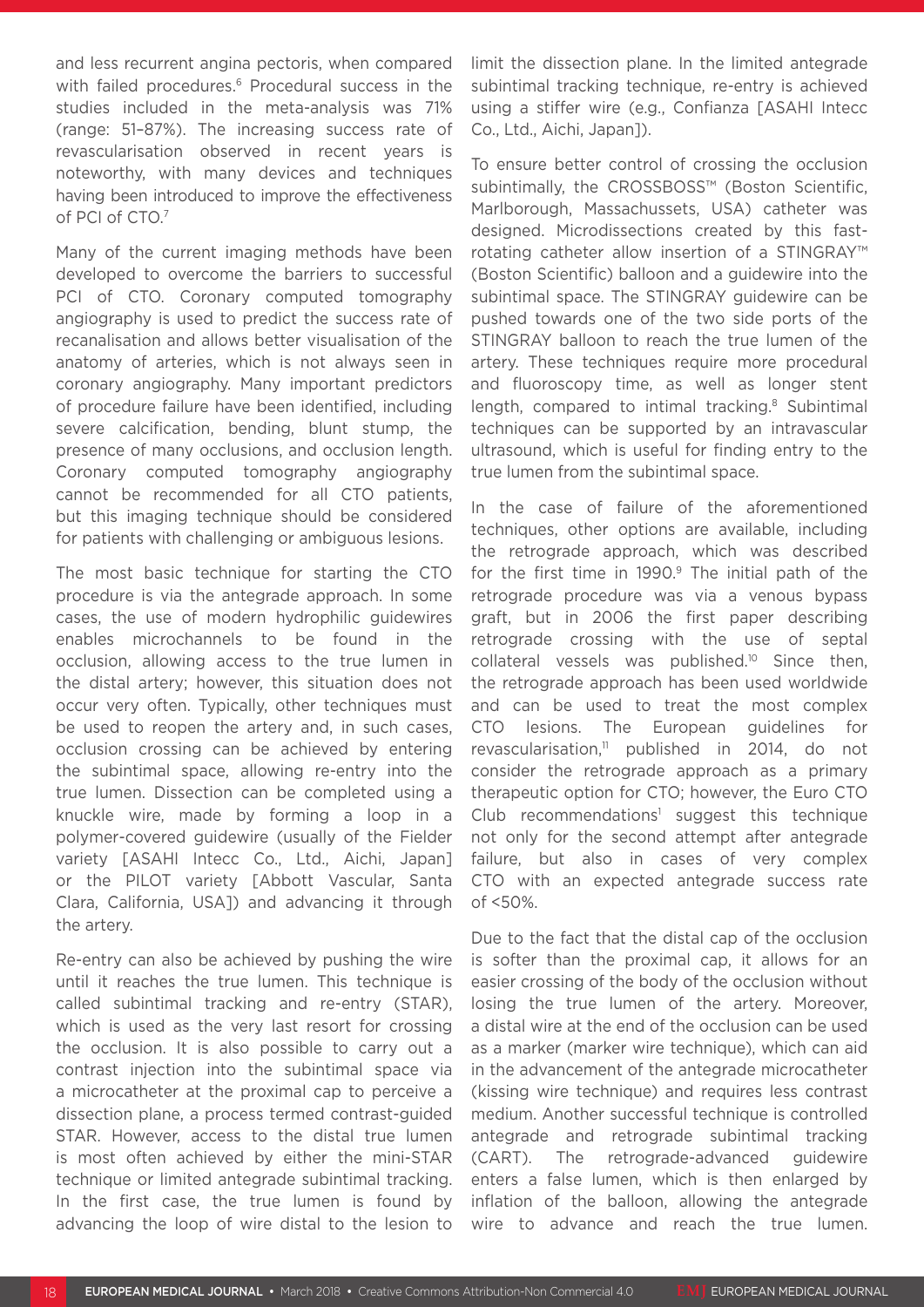

## Figure 1: Strategic options for chronic total occlusion treatment.

CART: controlled antegrade and retrograde subintimal tracking; LAST: limited antegrade subintimal tracking; STAR: subintimal tracking and re-entry.

A more commonly used technique is the reverse-CART, a variant of the CART technique in which the antegrade wire reaches the false lumen and the balloon is advanced in an antegrade manner to enlarge the subintimal space where the retrograde wire is positioned. Another retrograde technique is the rendezvous method, which uses two microcatheters moved forward in an antegrade and retrograde manner, allowing the antegrade wire to advance to the distal part of the artery.<sup>12</sup> Although very useful, the retrograde approach should be reserved for very experienced operators. This approach can be used after antegrade crossing failure or as the initial approach to CTO therapy, particularly in patients with ambiguous proximal caps, ostial and long occlusions, occlusions with severe proximal tortuosity or calcification, CTO vessels that are difficult to engage, and occlusions with distal major bifurcation.

The successful revascularisation of CTO with PCI in centres with very experienced operators could occur in >90% of cases and complication rates have been shown to be comparable when using the retrograde technique and contemporary antegrade techniques.13,14 The first step in PCI of CTO is careful selection of the collateral vessel because some patients have restricted collateral pathways.15 To find a suitable route via a septal collateral, superselective injection through a microcatheter for better visualisation of the

selected vessel is used. Another technique for advancing the wire is called septal surfing. During septal surfing, the operator will attempt to cross collaterals without clear visualisation of the pathway; appropriate guidewire selection during this process is crucial. The dedicated wires for collateral passage are wires from the Sion family (ASAHI Intecc Co., Ltd., Aichi, Japan) and excellent tip control gives even higher chances of a successful crossing. The SUOH3 wire (ASAHI Intecc Co., Ltd.) has a very low tip load (0.3 gramforce), which can be very useful in severely tortuous vessels.

The second step of PCI is the delivery of the microcatheter to the distal CTO and retrograde wiring in the lesion. Development of specialised microcatheters has significantly improved collateral channel crossing and the most commonly used microcatheters for the retrograde approach are Finecross® MG (Terumo, Somerset, New Jersey, USA) and Corsair and Caravel (ASAHI Intecc Co., Ltd.). Microcatheters, thanks to their crossing profile and good trackability, support cross collateral channels, saving procedure time and protecting the collaterals.

Data from 45 centres in Japan showed that predictors for PCI of CTO failures were in-stent occlusion, calcified lesions, and lesion tortuosity. Moreover, lesion calcification was an independent